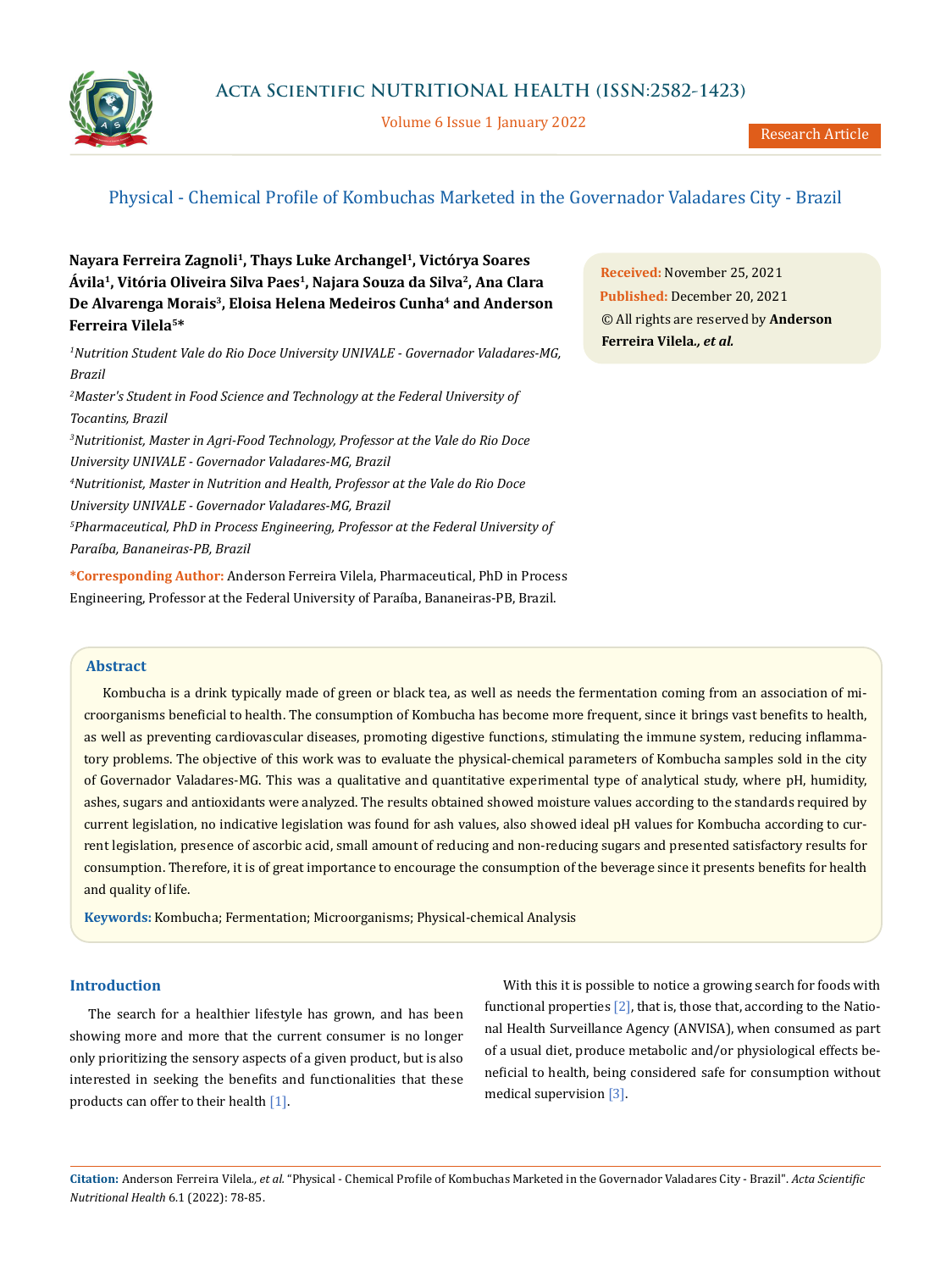Faced with this search for a healthier lifestyle, there was an increase in kombucha consumption by the world population [4].

Kombucha is a refreshing, sweet and carbonated drink obtained by fermentation of sugary tea with a probiotic culture of acetic bacteria and fungi, consumed for its beneficial effects on human health. Research indicates that the drink can prevent cardiovascular diseases, promote digestive functions, stimulate the immune system, reduce inflammatory problems [5].

Among the main functions are: antioxidant action, glycemic index control and cancer prevention; due to the presence of vitamins, polyphenols and acids such as lylucconic acid, glycanic acid and lactic acid, as well as amino acids and other micronutrients produced during fermentation [6].

The main organic acids present in the fermented beverage are citric, folic, glyconic,glyconic, lactic, malic, malic, oxalic, pyruvic, succinic, tartaric acids. These acids and the sugars present will give the characteristic flavor of the drink  $[7,8]$ .

The acids and other products formed interact with the compounds of the tea used, thus producing new biologically active products, including amino acids and vitamins, predominantly of the B complex [9].

The B-complex vitamins found in higher concentrations are: Thiamine (B1), Riboflavin (B2), Pyridoxine (B6) and Cobalamin (B12), acting in metabolic reactions, collaborating as coenzymes in the process of energy production for the body  $[10]$ . In addition to these, it has vitamin C, which has a direct influence as antioxidants and anti-inflammatory drugs that will bring benefits to the body in the fight against free radicals [11].

Fermented tea also contains significant levels of antioxidants, substances with ability to action account for physiological oxidative stress and catechins, one of the few groups of flavonoid compounds that have significant bioavailability [6].

The sugar added to the tea serves as food for scoby crops, glucose being the preferred substrate of these crops. The final concentration of sugar in the ready product may be different between fermentations, noting that the metabolic pathways of fermentation do not occur in the same way in all Kombuchas [5].

Kombucha has symbiotic property because it presents beneficial living microorganisms (probiotics) and prebiotics, which are fundamental in the balance of the intestinal microbiota [12,13].

The microorganisms present in the drink will compete with pathogenic bacteria for sites of asion and nutrients, reduce the permeability of the intestine and control the intestinal microbiota, preventing food intolerances, bringing positive results to increased immunity, irritable bowel syndrome and other metabolic syndromes [14].

Since it is a beverage that is available for sale, both in supermarkets and in stores of natural products, it is of paramount importance to make a physical-chemical analysis of antioxidants, pH, sugars and organic compounds present in Kombucha, thus allowing it to be possible to identify whether the product in question has a significant nutritional value [1].

Thus, the objective of this work was to evaluate the physical- -chemical parameters such as moisture, ash, pH, glucose reducing sugar and non-reducing sugar in sucrose, ascorbic acid and galates in strawberry-based Kombuchas samples, commercialized in the municipality of Governador Valadares- Minas Gerais.

# **Material and Methods**

## **Location and search period**

The research was carried out at the Center for Health Sciences at Vale do Rio Doce University (UNIVALE), located in the city of Governador Valadares-MG, in the Pharmacognesia Laboratory. Kombuchas were collected and analyzed from September to October 2020.

#### **Acquisition of raw materials**

A survey was made of the available brands of Kombucha for sale in the trade of Governador Valadares, and later was punctuated all the flavors that each brand contained. From the list of flavors that each brand contained, a flavor was chosen that all presented in common. The base flavor chosen was strawberry.

Four types of different commercial trademarks of Kombuchas were collected, acquired in the shops of the Municipality of Governador Valadares-MG, using the consumer's availability criteria to find these Kombuchas. First, a survey was made in the hypermarkets of the city, and later in the stores of natural products. These samples were transported in ice coolers to the laboratory and stored in the refrigerator  $(\pm 7^{\circ}C)$  for possible analysis.

#### **Physicochemical analyses**

The physicochemical analyses were performed according to the methodologies of the Adolfo Lutz Institute [15] for pH, moisture, ash, glucose reducing glycides and non-reducing sucrose.

**Citation:** Anderson Ferreira Vilela*., et al.* "Physical - Chemical Profile of Kombuchas Marketed in the Governador Valadares City - Brazil". *Acta Scientific Nutritional Health* 6.1 (2022): 78-85.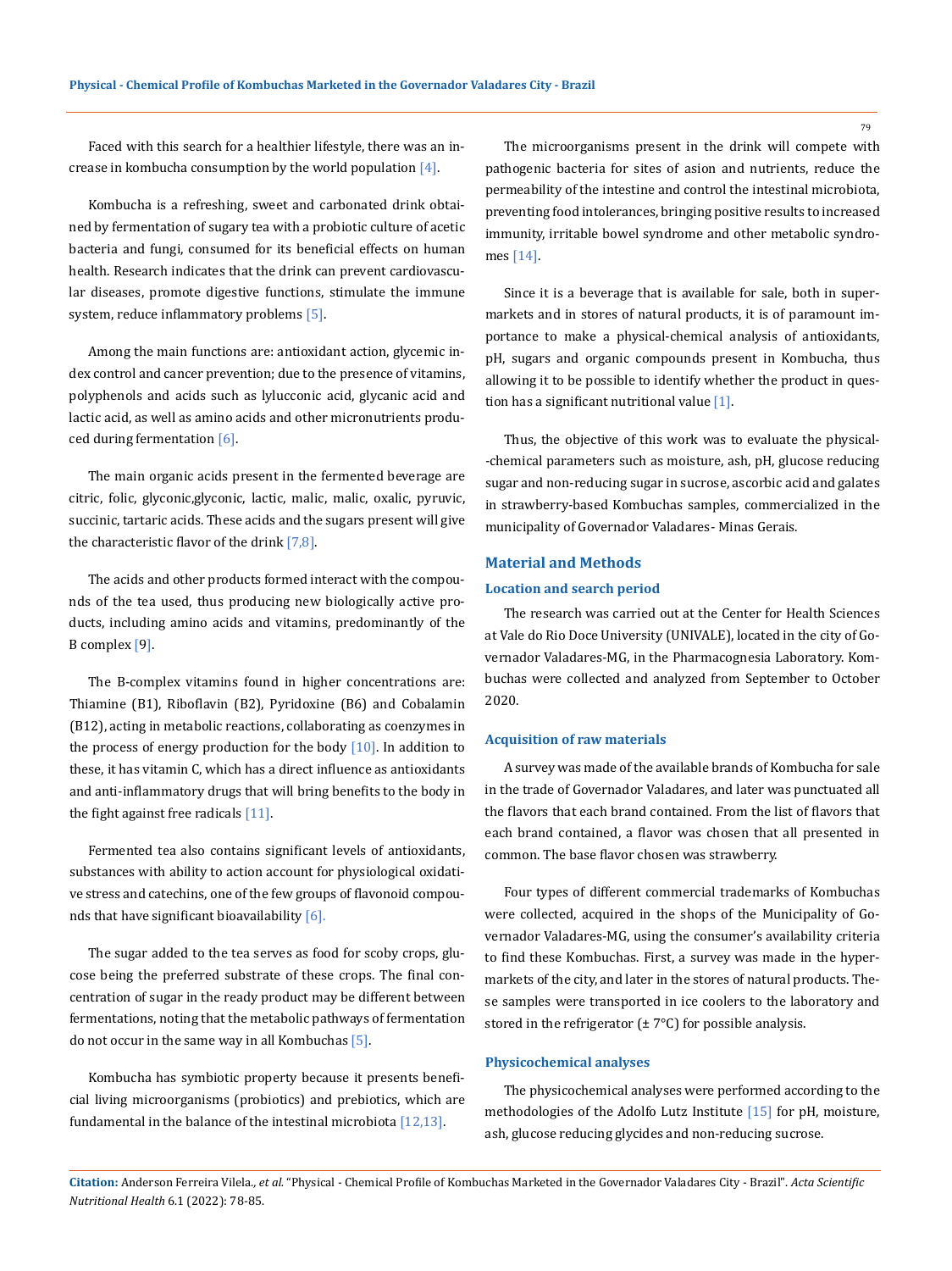### **Humidity**

The Kombuchas samples were weighed in an analytical crucible, and soon after, they were transported inside the desiccator, with silica gel to the greenhouse (Nova Ética, model 404 - 3D) where they stayed for a period of 24 hours in direct drying at 105°C until the constant weight was obtained [15].

## **Ashes**

The incineration method was used in Muffle at 700ºC for one hour, when the residue was obtained from the determination of moisture [15]. After the samples had been in the greenhouse for 24 hours, they were transported inside the desiccator with gel silica to the Muffle (Digimec, Model SHM), where they stayed for a period of 1 hour, at a temperature of 700°C. After this period, they were kept in the desiccator with gel silica until they were at room temperature. They were weighed on analytical scale scans to determine the ash value.

#### **PH determination**

The pH values were measured using a digital pHmeter (KASVI, model K39-0014PA). Being, to perform the evaluation, the equipment was calibrated with known pH solutions, according to the manufacturer's instructions. Between the exchange of one sample to another, the probe was cleaned with distilled water so that there was no change in the pH value  $[15]$ .

# **Reducing glycidia in glucose and non-reducing glycides in sucrose**

The methods of glucose and non-reducing glycides in sucrose were used to determine the sugars, according to fehlling methodology, and the result was expressed in grams of glucose and sucrose per 100 g of the sample  $[15]$ . The samples were weighed in a beaker and subsequently supplemented with distilled water up to the 100ml mark. The ones in need were filtered and then transferred to a burette. In another beaker, a solution containing Fehlling A and Fehlling B was made, and 40ml of distilled water was supplemented. Soon after, they were taken to the heating plate to boil and titration. The faster the titration, the higher the content of sugars present, and the longer it takes, the lower the sugar content.

#### **Antioxidant compounds**

#### **Ascorbic acid**

Ascorbic acid was identified by weighing a quantity of the sample in a beaker and adding sodium bicarbonate and ferrous sulfate. This reaction made the sample go from a rosy color, which is characteristic of the analyzed strawberry flavor, to a dark brown color [15]. The solution that had the presence of the antioxidant presented a transparent coloration after the addition of sulfuric acid at 10%.

# **Galatos**

The gallates were identified from the extraction of these with 72% alcohol in a separation funnel, and later a reaction with ammonium hydroxide was made. The solution that had the presence of gallates, should present a rosy coloration [15].

#### **Data analysis**

With the aid of software R [16], the data were tabulated to variance analysis (ANOVA) for repeated measurements, and thus verify the homogeneity of the means. The means that were homogeneous (p>0.05) were submitted to duncan's test. The p values were considered significant when less than 0.05. Four treatments were formulated, one for each kombucha sample (A, B, C and D). The analyses were performed in triplicates.

#### **Results**

The analysis of variance shows that all analyses showed significant differences between kombuchas samples (Table 1).

| <b>Sources</b> | GL | <b>Middle Square</b> |        |              |           |                   |
|----------------|----|----------------------|--------|--------------|-----------|-------------------|
| of varia-      |    | pH                   | Humi-  | <b>Ashes</b> | Reducing  | <b>Sugars not</b> |
| tion           |    |                      | dity   | (%)          | sugars (% | reducers          |
|                |    |                      | (%)    |              | glucose)  | (% sucrose)       |
| Treat-         | 3  | $0.22*$              | 49.36* | $46.11*$     | 24.99*    | 274.68*           |
| ment           |    |                      |        |              |           |                   |
| Residue        | 8  | 0,005                | 0.13   | 0.07         | 0,16      | 1,93              |
| CV(%)          |    | 2,26                 | 0,38   | 4,39         | 10,90     | 11,54             |

**Table 1:** Summary of variance analysis, by mean square, referring to pH, moisture, ash, glycides in glucose and sucrose of different kombucha brands.

Source: Search data.

CV= Coefficient of Variation; GL= Degree of Freedom; ns= Not Significant, \*=Significant at p < 0.0001.

As shown in figure 1, the samples showed significant differences for moisture and ash, differing from each other. Sample B (99.39%) presented a higher humidity value than the other patients. Sample C (89.82%) presented lower moisture value compared to other samples. Regarding the ashes, the C sample (10.16%) presented higher values and the B sample (0.90%) lower values.

**Citation:** Anderson Ferreira Vilela*., et al.* "Physical - Chemical Profile of Kombuchas Marketed in the Governador Valadares City - Brazil". *Acta Scientific Nutritional Health* 6.1 (2022): 78-85.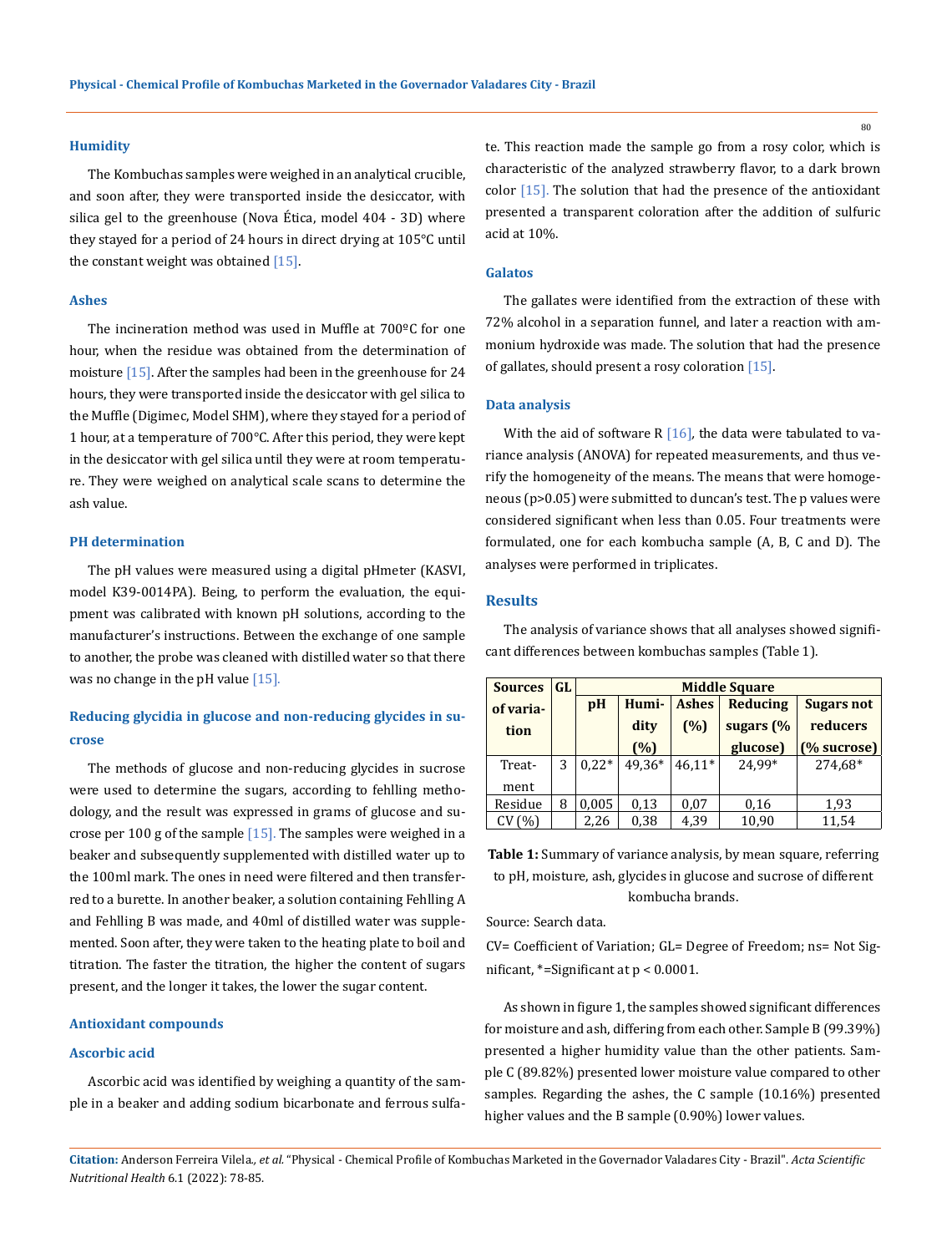#### **Physical - Chemical Profile of Kombuchas Marketed in the Governador Valadares City - Brazil**



**Figure 1:** Average values (±EP) values of moisture (A) and ash (B) of different kombucha brands.

#### Source: Search data.

a,b,c Averages followed by different lowercase letters differ according to the Duncan test  $(P < 0.05)$ .

Figure 2 shows the mean pH values of the samples. Samples B and C presented similar pH values, and higher than samples A and D.



**Figure 2:** Mean pH (±EP) values of different Kombucha brands.

## Source: Search data.

a,bc Averages followed by different lowercase letters differ according to the Duncan test  $(P < 0.05)$ .

The analysis of variance presented in Table 1 shows that there was a significant difference between the samples for the analysis of glucose reducing sugars and non-reducing sugars in sucrose (Figure 3). All samples differed significantly from each other in terms of reducing sugar content, with sample C (7.77%) presenting higher values, while sample A (1.23%) lower values. For non-reducing sugars, there wasalso a significant difference between allsamples, with sample C (23.78%) presenting higher sucrose values and sample B (1.05%) lower values.



**Figure 3:** Mean values (±EP) of glycides (A) and sucrose (B) of different brands of Kombuchas.

Source: Search data.

a,b,c Averages followed by different lowercase letters differ according to the Duncan test  $(P < 0.05)$ .

Table 2 presents the results for the antioxidant analyses of the four Kombuchas samples. It can be observed that none of the samples presentor the antioxidant gallates in their composition. However, all samples showed the antioxidant ascorbic acid.

| <b>Antioxidant</b> | <b>March</b> | <b>Result</b> |
|--------------------|--------------|---------------|
| Ascorbic acid      | А            | Present       |
|                    | B            | Present       |
|                    | C            | Present       |
|                    | D            | Present       |
| Galatos            | А            | Absent        |
|                    | B            | Absent        |
|                    | C            | Absent        |
|                    |              | Absent        |

**Table 2:** Presence of Antioxidants in Kombuchas samples. **Source:** Search data.

## **Discussion**

#### **Humidity**

Figure 2 (A) shows that all the analyzed brands showed significant differences in relation to the respective humidity values. Brand A (92.44%) presented a value closer to the D mark (94.64%) and the B mark (99.39%) presented the highest humidity values.

According to Resolution 12 CNNPA 12 of 1978, the minimum humidity for green tea-based beverages is 28%. Therefore, the

**Citation:** Anderson Ferreira Vilela*., et al.* "Physical - Chemical Profile of Kombuchas Marketed in the Governador Valadares City - Brazil". *Acta Scientific Nutritional Health* 6.1 (2022): 78-85.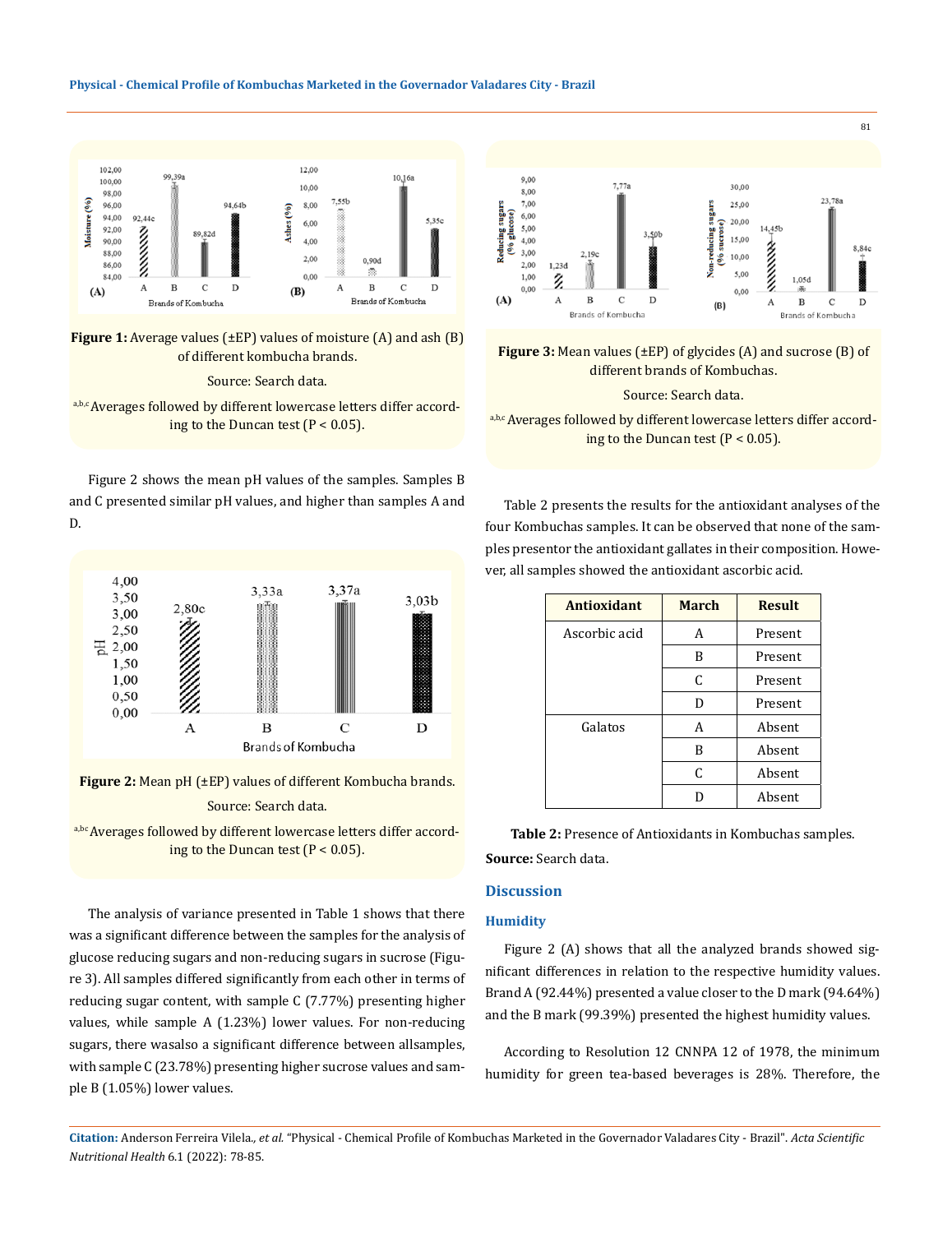humidity values of the Kombuchas analyzed were within the standards required by the current legislation [17].

### **Ashes**

Ash refers to the content of inorganic residues in food or fixed mineral residue (sodium, potassium, magnesium, calcium, iron, phosphorus, copper, chloride, aluminum, zinc, manganese and other mineral compounds) remaining from the burning of organic matter in muffle at high temperatures [18].

No indications were found in the legislation regarding the ash content for fermented beverages, but the results indicate that the B mark (0.90%) contains the lowest ash content and the c mark (10.16%) obtained the highest ash value. One of the reasons for the high ash content in the C mark is the fact that the fresh fruit was used, as shown in the ingredients on the drink label and the other brands used the fruit juice, thus presenting less residues.

The ash content in the beverage is caused by the presence of tea and the addition of the fruit in order to flavor and improve the palatability of the product. According to the data from the table of chemical composition of the food, the ash content found in the strawberry is 0.4g per 100g [19,20].

Another possibility would be due to a possible contamination of the products by impurities of inorganic origin, which may result from the production process or even contamination stemming from the fact that the strawberry is grown outdoors, being exposed to dust particles, leaves and insects [21].

#### **pH**

pH is one of the most important parameters affecting kombucha's fermentative microenvironment. Some acids formed during the process, such as acetic acid and gliconic acid are responsible for some of the biological properties and antimicrobial pharmacological activities against *Staphylococcus aureus*, *Salmonella* sp, *E. coli*, *Streptococcus* sp, in addition to inhibiting the growth of molds and yeasts [22].

According to authors  $[22]$ , the pH should not be below 3.0 so that the drink can be ingested without causing damage to the gastrointestinal tract. The ideal pH for the beverage to have good palatability and biological properties is between 4.0 and 5.0. The period for obtaining this pH is mainly dependent on the ambient temperature and the fermentation conditions of the culture medium [22].

According to legislation [23], the ideal pH for Kombuchas is at least 2.5 and maximum 4.2. Thus, as shown in the results, the four brands (A, B, C and D) obtained pH values considered ideal for fermented beverages such as Kombucha, by legislation. Thus, the results showed that the pH of brand A presented a value of 2.80, being the only brand to obtain a value lower than the ideal pH so that the beverage is ingested without causing damage to the gastrointestinal tract. Samples B, C and D obtained a pH value above 3.0, thus being considered the ideal drink for consumption [21]. The C brand (3.37%) was kombucha that presented the highest pH value becoming close to ideal [21]. Kombuchas presented low pH values due to the fermentation process, temperature, preparation time [7].

### **Glucose reducing glycides**

It can be observed that sample C presented higher content of glycides (7.77%) glucose reducers when compared to the other samples. This may be due to a greater addition of the sugar used for its production. There is not yet a following parameter of reducing sugars for Kombucha, therefore the present work obtained the result between 1.23 g/100 mL and 7.77 g/100 mL.

According to the research carried in 2018 [24], the values of reducing sugars in Kombuchas ranged from 0.28 g/100 mL to 3.17 g/100 mL. A difference was identified in the values obtained, compared to the value of reducing sugars in Kombucha C (7.77%), which presented a higher amount of these sugars. The lack of legislation indicating minimum or maximum values allowed makes it difficult to compare.

#### **Non-reducing glycidia in sucrose**

It was observed that the samples showed a significant difference regarding non-reducing sugars. Kombucha C (23.78%) has a higher content of non-reducing glycides in sucrose compared to other samples. The kombuchas labeling did not inform the quantity of nutrients present in three samples (A, C and D), i.e. only cited the ingredients used in their preparation, not presenting nutritional information. According to research of Richter and Lannes [25] due to sucrose being an ingredient that makes the products tastier, it is incorporated in larger quantities in food, to make them more

**Citation:** Anderson Ferreira Vilela*., et al.* "Physical - Chemical Profile of Kombuchas Marketed in the Governador Valadares City - Brazil". *Acta Scientific Nutritional Health* 6.1 (2022): 78-85.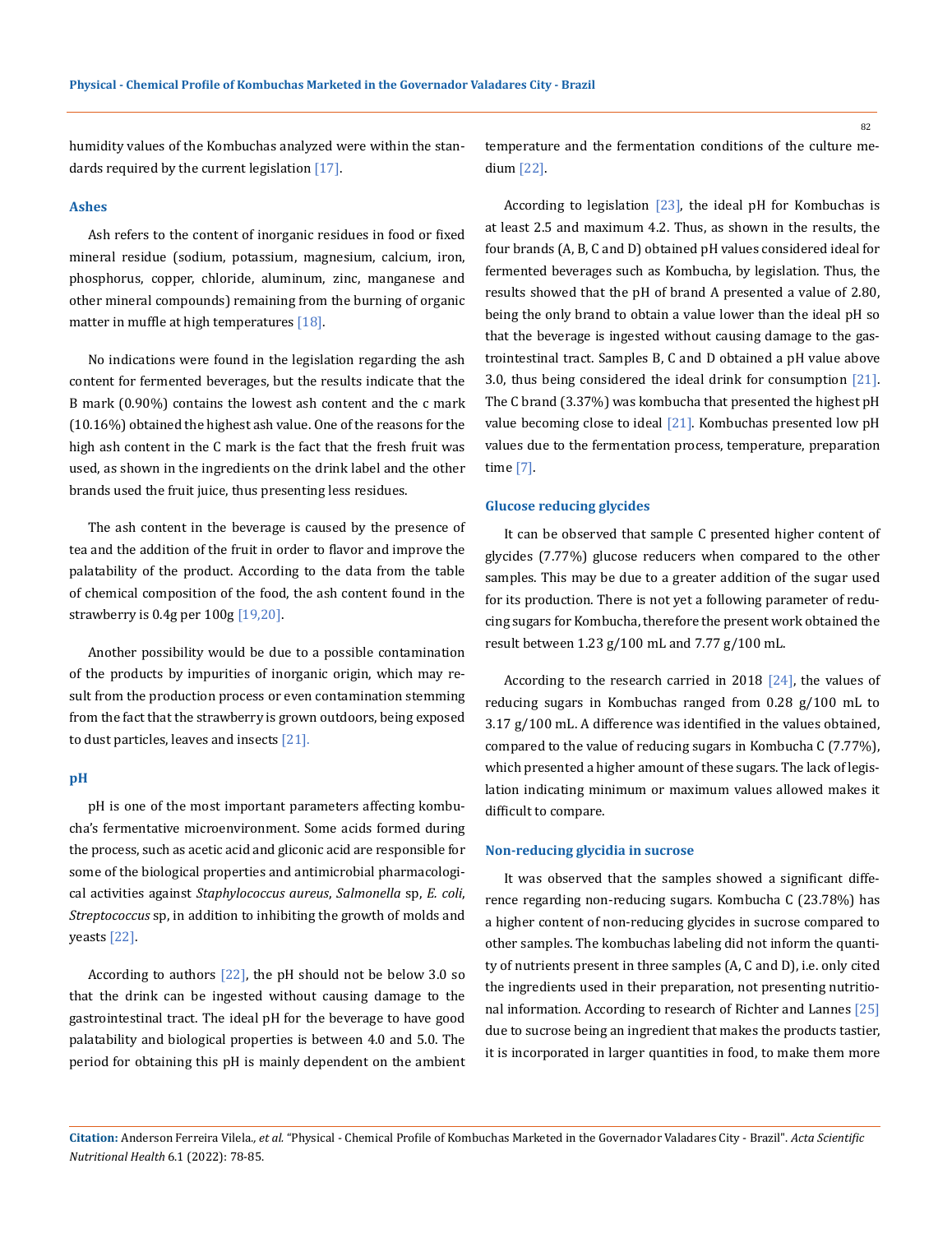attractive. As Kombuchas have more acidic flavors, the incorporation of sucrose causes this flavor to be masked.

Sample B, in turn, presented the lowest level of sucrose, showing that it was less used in the preparation of Kombucha, being a healthier option.

## **Antioxidants**

Ascorbic acid (vitamin C) is a water-soluble vitamin, of great importance for collagen synthesis and tissue repair. It also plays a significant role in the metabolism of tyrosine, carbohydrates, iron, in the conversion of folic acid into folinic acid, in the synthesis of lipids and proteins, resistance to infections and in cell respiration. In addition to supporting the immune system, contributing to antioxidant properties, which helps neutralize free radicals in cells [26]. The recommended dose of ascorbic acid is given by DRI (Dietary Reference Intakes), which recommends the recommendation of 90 mg for men and 75 mg for adult women [27].

Samples A, B, C and D present the presence of ascorbic acid due to the use of strawberry, a fruit that is rich in vitamins C, A, E, B5, B6, and minerals such as calcium, potassium, iron, selenium and magnesium [28].

For gallates, the absence of this antioxidant was found in all samples. According to some authors  $[29,30]$ , one of the explanations for this absence is the preparation mode, the fermentation period and the low concentration of strawberry, a raw material used in order to aid in fermentation and provide flavor to the drink.

Another possible explanation of gives by the non-use of the fruit but, industrialized strawberry juice, which can also explain the light red presented in the drinks. In the strawberry is anthocyanins, composed of great concentration and responsible for characterizing the red color. This compound is highly sensitive and can be affected by the processing and fermentation method, which can alter the chemical and sensory physical characteristics [29-31].

### **Conclusion and Final Considerations**

Kombucha is gaining more and more space in the Brazilian market for adapting to the interests related to the healthiness that are on the rise. All Kombuchas analyzed in the study presented the presence of the antioxidant ascorbic acid, a small amount of reducing and non-reducing sugars, besides the pH being in accordance with the legislation, the Kombuchas presented satisfactory results for consumption.

According to the results obtained, sample B obtained better results, with a lower percentage of sugar compared to the other samples, thus being a healthier option for consumption. Only one brand presented nutritional information on the label, so it is important to highlight the need to add nutritional information to food labels, since they inform all nutrients and their quantities, which helps in the act of consumer choice to a given food.

Another important factor is the need to add more information in current legislation, such as the physical-chemical and sensory characteristics of the product.

## **Bibliography**

- 1. Rodrigues RS., *et al.* "Physical and chemical characteristics of Kombucha based on hibiscus tea (*Hibiscus sabdariffa*, L.)". In: Food Safety Symposium 6 (2018): Gramado. The anais Gramado: SBCTA Regional, RS (2018): 72-78.
- 2. Moura A. "Monitoring kombucha's fermentation process of mate tea. Completion of course work (Graduation in Nutrition) - Federal University of Pernambuco". Vitória de Santo Antão (2019).
- 3. Brazil. Ministry of Health. National Health Surveillance Agency. Resolution RDC No. 18 of April 30. Technical Regulation that establishes the basic guidelines for analysis and proof of functional and or health properties alleged in food labeling, contained in the annex of this ordinance. Official Gazette, Executive Branch (1999).
- 4. Cardoso., *et al.* "Physicochemical and antimicrobial evaluation of Kombucha Probiotic (Medusomyces gisevii lindau) and comparative analysis with other probiotics marketed in Brazil". Nutrition Brazil 2 (2018).
- 5. Maia YLM., *et al.* "Kombucha: Features and bilogical aspects". RRS-FESGO 3.1 (2020): 114-123.
- 6. Schroeder J. "Kombucha fermented from acerola residue". 47 f. Completion of course work (Graduation in Food Engineering) - Federal University of Santa Catarina. Florianópolis (2019).
- 7. Greenwalt CJ., *et al.* ["Kombucha, the fermented tea: Microbiol](https://pubmed.ncbi.nlm.nih.gov/10914673/)[ogy, composition, and claimed health effects".](https://pubmed.ncbi.nlm.nih.gov/10914673/) *Journal of Food Protection* [63.7 \(2000\): 976-981.](https://pubmed.ncbi.nlm.nih.gov/10914673/)

**Citation:** Anderson Ferreira Vilela*., et al.* "Physical - Chemical Profile of Kombuchas Marketed in the Governador Valadares City - Brazil". *Acta Scientific Nutritional Health* 6.1 (2022): 78-85.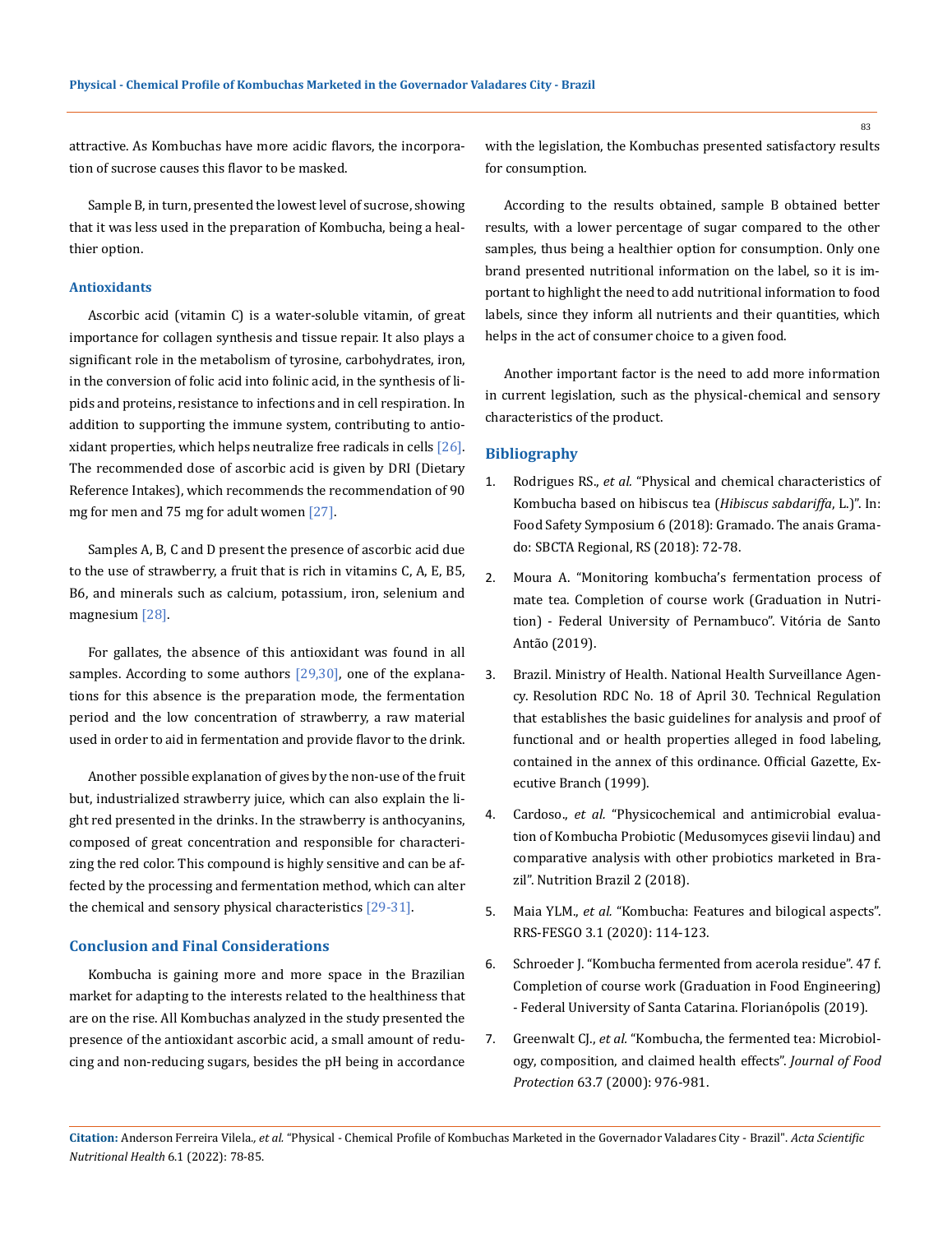- 8. Paludo. "Development and characterization of kombucha obtained from green tea and yerba mate extract: artisanal process and laboratory scale". 47 f. Completion of course work (Graduation in Food Engineering) - Federal University of Rio Grande do Sul. Porto Alegre (2017).
- 9. Jayabalan R., *et al.* ["Biochemical characteristics of tea fungus](https://link.springer.com/article/10.1007/s10068-010-0119-6)  [produced during Kombucha fermentation".](https://link.springer.com/article/10.1007/s10068-010-0119-6) *Food Science and [Biotechnology, Seoul](https://link.springer.com/article/10.1007/s10068-010-0119-6)* 19.3 (2010): 843-847.
- 10. Rubert A., *et al.* ["Vitamins: a brief review".](https://online.unisc.br/seer/index.php/jovenspesquisadores/article/view/9332) *Young Researchers Journal* [7.1 \(2017\): 30-45.](https://online.unisc.br/seer/index.php/jovenspesquisadores/article/view/9332)
- 11. Cavalari TG and Sanches R. "The effects of vitamin c". *Revista saúde em foco* (2018): 749-765.
- 12. Watawana MI., *et al.* ["Health, Wellness, and Safety Aspects of](https://www.hindawi.com/journals/jchem/2015/591869/)  [the Consumption of Kombucha".](https://www.hindawi.com/journals/jchem/2015/591869/) *Journal of Chemistry* 2015.1 [\(2015\): 1-11.](https://www.hindawi.com/journals/jchem/2015/591869/)
- 13. Bruschi JS., *et al.* "The resurgence of kombucha tea". *Journal of Scientific Initiation and Extension - REIcEn* 1 (2018): 162-168.
- 14. Medeiros SCG., *et al.* "Effects *in Vitro* And *in Vivo*". *Infarma Pharmaceutical Sciences* 31.2 (2019): 73-79.
- 15. Adolfo Lutz Institute. "Physical-chemical methods for food analysis". 1 ed. digital. São Paulo, (2010).
- 16. [R Core Team \(2016\). "R: A language and environment for sta](https://www.r-project.org/)[tistical computing". R Foundation for Statistical Computing,](https://www.r-project.org/)  [Vienna \(2016\).](https://www.r-project.org/)
- 17. Brazil. "Ministry of Health. National Health Surveillance Agency. Resolution CNNPA No. 12. Identity and quality standards for food and beverages". Official Gazette, Brasilia (1978).
- 18. [Zambiazi RC. "Análise Físico Química de Alimentos". Pelotas:](https://institucional.ufpel.edu.br/disciplinas/cod/12000148)  [Editora Universitária/UFPEL. SAS Institute. System for Infor](https://institucional.ufpel.edu.br/disciplinas/cod/12000148)[mation, versão \(2010\): 202.](https://institucional.ufpel.edu.br/disciplinas/cod/12000148)
- 19. USDA United States Department of Agriculture. "Table of chemical composition of food" (2020).
- 20. UNICAMP State University of Campinas. "Brazilian table of food composition" (2020).
- 21. Cecato AP., *et al.* ["Sistemas de cultivo na produção e qualidade](https://www.academia.edu/6144111/Disserta%C3%A7%C3%A3o_Mestrado_Sistemas_de_cultivo_do_morangueiro_figueira_e_alface_sob_cons%C3%B3rcio_e_monocultivo_em_ambiente_protegido)  [de cultivares de morango. Faculdade de Agronomia e Medicina](https://www.academia.edu/6144111/Disserta%C3%A7%C3%A3o_Mestrado_Sistemas_de_cultivo_do_morangueiro_figueira_e_alface_sob_cons%C3%B3rcio_e_monocultivo_em_ambiente_protegido)  [Veterinária da Universidade". R](https://www.academia.edu/6144111/Disserta%C3%A7%C3%A3o_Mestrado_Sistemas_de_cultivo_do_morangueiro_figueira_e_alface_sob_cons%C3%B3rcio_e_monocultivo_em_ambiente_protegido)*io Grande do Sul* 35.4 (2013).
- 22. Villarreal-Soto SA., *et al.* ["Impact of fermentation conditions](https://www.sciencedirect.com/science/article/abs/pii/S1359511318316416) [on the production of bioactive compounds with anticancer,](https://www.sciencedirect.com/science/article/abs/pii/S1359511318316416) [anti-inflammatory and antioxidant properties in kombucha](https://www.sciencedirect.com/science/article/abs/pii/S1359511318316416) tea extracts". *[Journal of Process Biochemistry. Toulouse, France](https://www.sciencedirect.com/science/article/abs/pii/S1359511318316416)* [\(2019\): 44-54.](https://www.sciencedirect.com/science/article/abs/pii/S1359511318316416)
- 23. Brazil. Normative Instruction No. 41, September 17, 2019. "It establishes the standard of identity and quality of kombucha throughout the national territory". Official Gazette 181 (2019): 13.
- 24. Santos YM., *et al.* "Chemical characterization of Kombucha based on hibiscus and black teas". *Brazilian Journal of Agrotechnology. Ipameri* 8.3 (2018): 32-37.
- 25. [Richter M and Lannes SCS. "Ingredientes usados na indústria](https://www.scielo.br/j/rbcf/a/LvmhpR6KztWsPHGq5XtMGGs/?lang=pt) de chocolates". *[Revista Brasileira de Ciências Farmacêuticas](https://www.scielo.br/j/rbcf/a/LvmhpR6KztWsPHGq5XtMGGs/?lang=pt)* [43.3 \(2007\): 357-369.](https://www.scielo.br/j/rbcf/a/LvmhpR6KztWsPHGq5XtMGGs/?lang=pt)
- 26. Santana AA. "Effects of in Management of a decaffeinated green cha extract rich in epigallocatechin-3-gallate on lipid metabolism of mice fed a hyperlipidic diet". Federal University of São Paulo (UNIFESP) 75 (2014).
- 27. [Institute of Medicine \(US\) Panel on Dietary Antioxidants and](https://www.ncbi.nlm.nih.gov/books/NBK225480/) [Related Compounds. Dietary Reference Intakes for Vitamin C,](https://www.ncbi.nlm.nih.gov/books/NBK225480/) [Vitamin E, Selenium, and Carotenoids. Washington \(DC\): Na](https://www.ncbi.nlm.nih.gov/books/NBK225480/)[tional Academies Press \(US\); \(2000\): 5.](https://www.ncbi.nlm.nih.gov/books/NBK225480/)
- 28. Simionato LM., *et al.* "Compositional determination of kombuchas samples plus fruit savers". *FAG Journal of Health* 2.2 (2020): 252.
- 29. [Matsubara S and Rodriguez-Amaya DB. "Catechin and teafla](https://www.scielo.br/j/cta/a/jL3vtqzbtswD7xkxdMKVMMQ/?format=pdf&lang=pt)[vine contents in teas sold in Brazil".](https://www.scielo.br/j/cta/a/jL3vtqzbtswD7xkxdMKVMMQ/?format=pdf&lang=pt) *Food Technology Science, Campinas* [26.2 \(2006\): 401-407.](https://www.scielo.br/j/cta/a/jL3vtqzbtswD7xkxdMKVMMQ/?format=pdf&lang=pt)
- 30. Hornedo-Ortega R., *et al.* ["Influence of fermentation process](https://pubmed.ncbi.nlm.nih.gov/28071800/) [on the anthocyanin composition of wine and vinegar elabo](https://pubmed.ncbi.nlm.nih.gov/28071800/)rated from strawberry". *[Journal of Food Science](https://pubmed.ncbi.nlm.nih.gov/28071800/)* 82 (2017): [364-372.](https://pubmed.ncbi.nlm.nih.gov/28071800/)
- 31. [Simioni LY. "Development of smoothie fermented by kombu](https://tede2.uepg.br/jspui/bitstream/prefix/2912/1/LORENE%20SIMIONI%20YASSIN.pdf)[cha microorganisms based on consumption profile, chemical](https://tede2.uepg.br/jspui/bitstream/prefix/2912/1/LORENE%20SIMIONI%20YASSIN.pdf) [composition, bioactive compounds and sensory description".](https://tede2.uepg.br/jspui/bitstream/prefix/2912/1/LORENE%20SIMIONI%20YASSIN.pdf) [Ponta Grossa \(2019\).](https://tede2.uepg.br/jspui/bitstream/prefix/2912/1/LORENE%20SIMIONI%20YASSIN.pdf)

**Citation:** Anderson Ferreira Vilela*., et al.* "Physical - Chemical Profile of Kombuchas Marketed in the Governador Valadares City - Brazil". *Acta Scientific Nutritional Health* 6.1 (2022): 78-85.